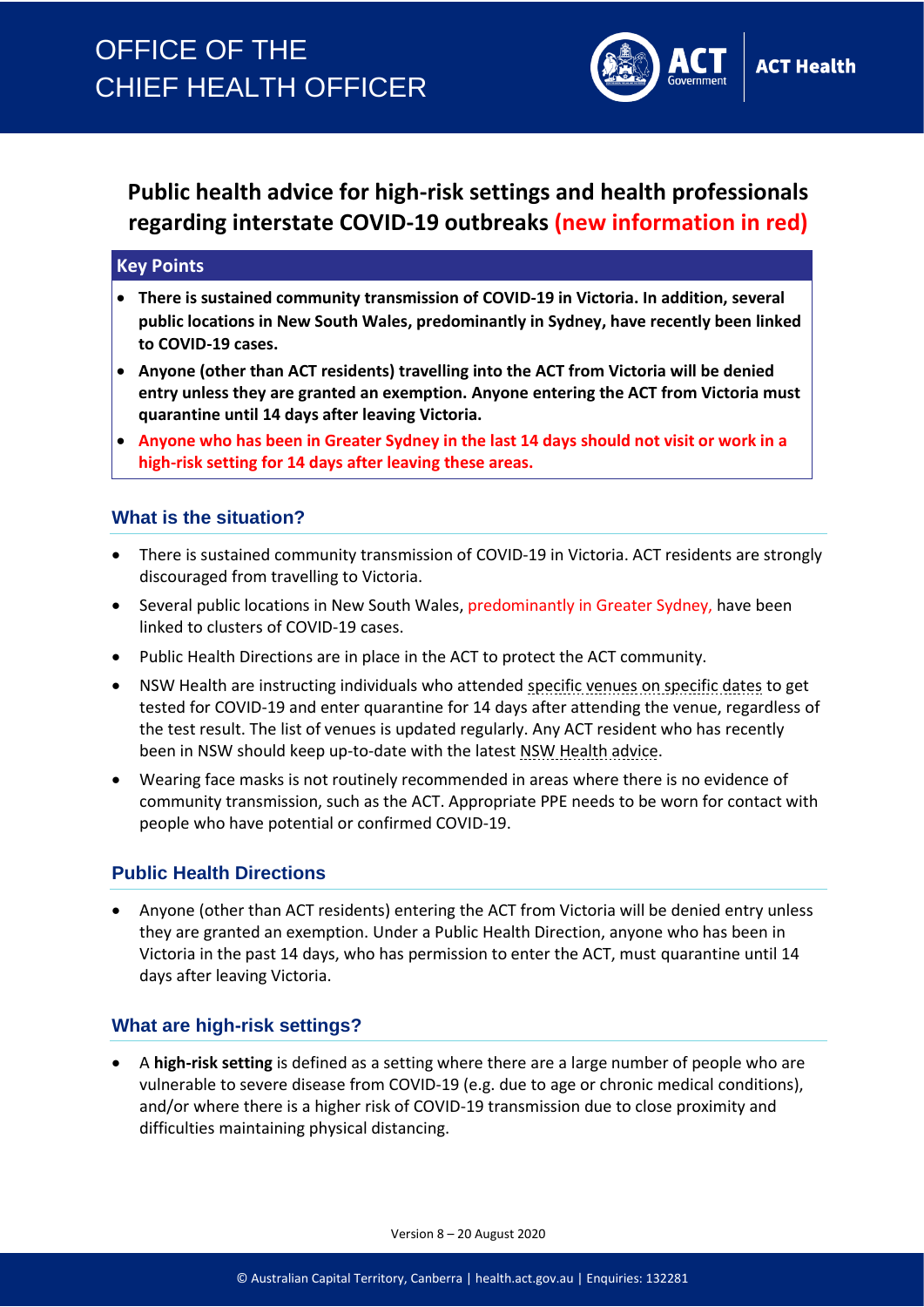

- These high-risk settings are:
	- o Hospitals
	- o Residential aged care facilities
	- o Correctional facilities
	- $\circ$  Residential accommodation facilities that support people who require frequent, close personal care and who are vulnerable to severe disease

#### **Advice for high-risk settings**

- Anyone who is in quarantine under a Public Health Direction should not visit or work in a highrisk setting during their quarantine period, unless they are granted an exemption.
- People who have been in [Greater Sydney](https://www.covid19.act.gov.au/community/travel#local-government-areas) in the last 14 days should not visit or work in a highrisk setting for 14 days since leaving these areas.
- If people are excluded from visiting or working in a high-risk setting, but are seeking to visit on compassionate grounds, or to work because they are deemed essential (e.g. someone with expertise that cannot be sourced elsewhere):
	- $\circ$  If they are not in quarantine under a Public Health Direction (see above), this should be considered following a risk assessment, in consultation with ACT Health if required.
	- $\circ$  If they are in quarantine under a Public Health Direction (see above), they will need to apply for an exemption by completing the online form at [covid19.act.gov.au.](https://www.covid19.act.gov.au/)

#### **Advice for staff providing home-based aged care, disability and other support services**

- Anyone who is in quarantine under a Public Health Direction should not provide home-based aged care, disability or other support services, unless they are granted an exemption.
- People who have been in [Greater Sydney](https://www.covid19.act.gov.au/community/travel#local-government-areas) in the last 14 days should not provide home-based aged care, disability or other support services for 14 days since leaving these areas.
- If the service deems it is essential for the staff member to continue in their role:
	- o If they are not in quarantine under a Public Health Direction (see above), the staff member's manager should undertake a risk assessment to determine whether it is appropriate for the staff member to return to work. Considerations include the staff member's risk of exposure to COVID-19, duration of close physical contact with clients and client vulnerability to COVID-19. ACT Health can assist with the risk assessment.
	- $\circ$  If they are in quarantine under a Public Health Direction (see above), they will need to apply for an exemption by completing the online form at [covid19.act.gov.au.](https://www.covid19.act.gov.au/)

#### **Advice for general practitioners and other community health practitioners**

- Anyone who is in quarantine under a Public Health Direction should not work in a community health setting, unless they are granted an exemption.
- GPs and other community health practitioners who have been in [Greater Sydney s](https://www.covid19.act.gov.au/community/travel#local-government-areas)hould be particularly vigilant for symptoms of COVID-19. If symptoms develop, they should immediately self-isolate and arrange to get tested for COVID-19.

Version 8 – 20 August 2020